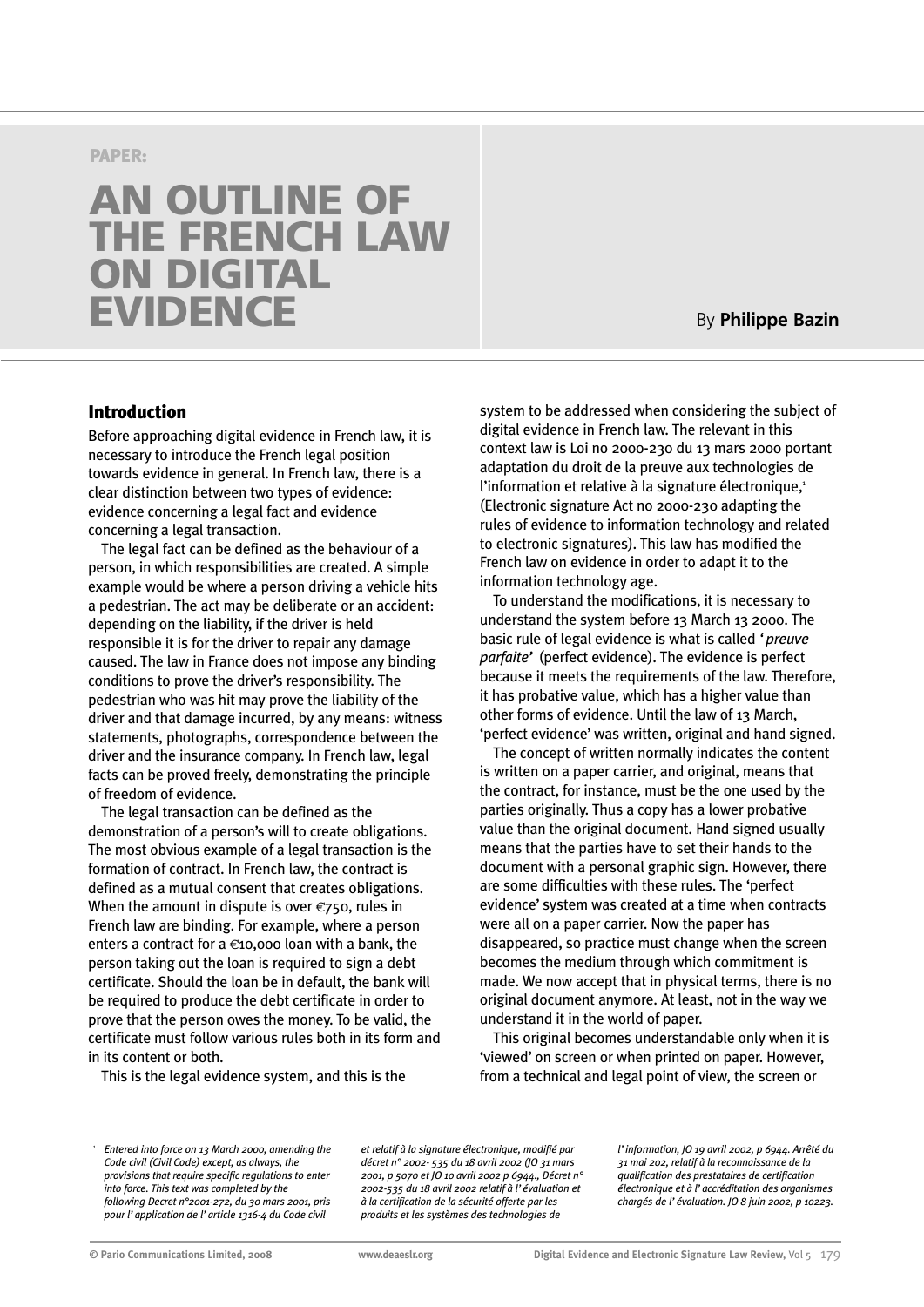paper 'view' only represents a copy. It is impossible to sign on a screen. Even if a graphic tablet is used to sign a document, this signature is no more than a picture of a signature. In the physical world, the power of the signature is the physical link between the paper and the graphic sign put on the paper. Yet, from a legal point of view, the signature is the cornerstone of the legal evidence system. It is the preferred partner to identify the instrument, as it is linked to the 'hand' of each physical person. This means that the sudden arrival of the screen in business life has made three of the essential rules of the perfect evidence disappear: the rule of the writing - a paper medium; the rule of the original document - only one document, and the rule of the signature: only one hand-signed document.

#### **A necessary adaptation**

The changing use of technology has meant that the general Law on Evidence had to be adapted and new foundations for digital evidence in the French law had to be laid down. This is what the March 13th, 2000 law did, in three main areas: the definition of a writing; the definition of a signature, and principle of equal probative value between electronic-based writing and paper-based writing.

The French law of March 13th 2000 transposed the European Directive of December 13th 1999 concerning the electronic signature. Technically, this adaptation was only made possible by changing some articles in the French Civil code.<sup>2</sup>

In Article 1316 of the French Civil Code, a writing is defined as follows:

La preuve littérale, ou preuve par écrit, résulte d'une suite de lettres, de caractères, de chiffres ou de tous autres signes ou symboles dotés d'une signification intelligible, quels que soient leur support et leurs modalités de transmission.

Documentary evidence, or evidence in writing, results from a sequence of letters, characters, figures or of any other signs or symbols having an intelligible meaning, whatever their medium and the ways and means of their transmission may be.

This definition is interesting for three reasons. First, it defines the writing by its role - the writing is evidence; second it defines the written document by its content,

*<sup>2</sup> Please refer to http://www.legifrance.gouv.fr for a general presentation of the French law in English, and the Codes, especially the Civil Code, translated into English.*

as a 'sequence of letters, or symbols having an intelligible meaning', and third, it dissociates the written document from the medium. The written document is not only a paper carrier any more. It is a message, whatever the medium, whatever the means of transmission.

Article 1316-4 provides a definition of a signature in general, defining the signature as follows:

La signature nécessaire à la perfection d'un acte juridique identifie celui qui l'appose. Elle manifeste le consentement des parties aux obligations qui découlent de cet acte. Quand elle est apposée par un officier public, elle confère l'authenticité à l'acte.

The signature necessary to the execution of a legal transaction identifies the person who apposes it. It makes clear the consent of the parties to the obligations which flow from that transaction. When it is apposed by a public officer, it confers authenticity to the document.

This definition is interesting for two reasons. It illustrates the three roles performed by the signature, and does not impose a particular technique to set one's hand to a document. A signature is an identification process of the parties. It comes from a person. The signature is the link between this person and the message. A signature also expresses the consent of the parties. Because it has been affixed to the document voluntarily, the signature expresses the will of the person to submit to the obligations.

Although the text deliberately provides a technically neutral definition of what a signature is, it nevertheless sets out the role of the signature. It defines the signature through its legal effects. As a result, it authorizes all types of signature processes, provided that the processes used fulfil the triple roles of the signature: formation of the contract, identity of the parties, and consent.

The second paragraph of Article 1316-4 defines the electronic signature in terms of the reliability of the process by which it is created, in the following terms:

Lorsqu'elle est électronique, elle consiste en l'usage d'un procédé fiable d'identification garantissant son lien avec l'acte auquel elle s'attache. La fiabilité de ce procédé est présumée, jusqu'à preuve contraire,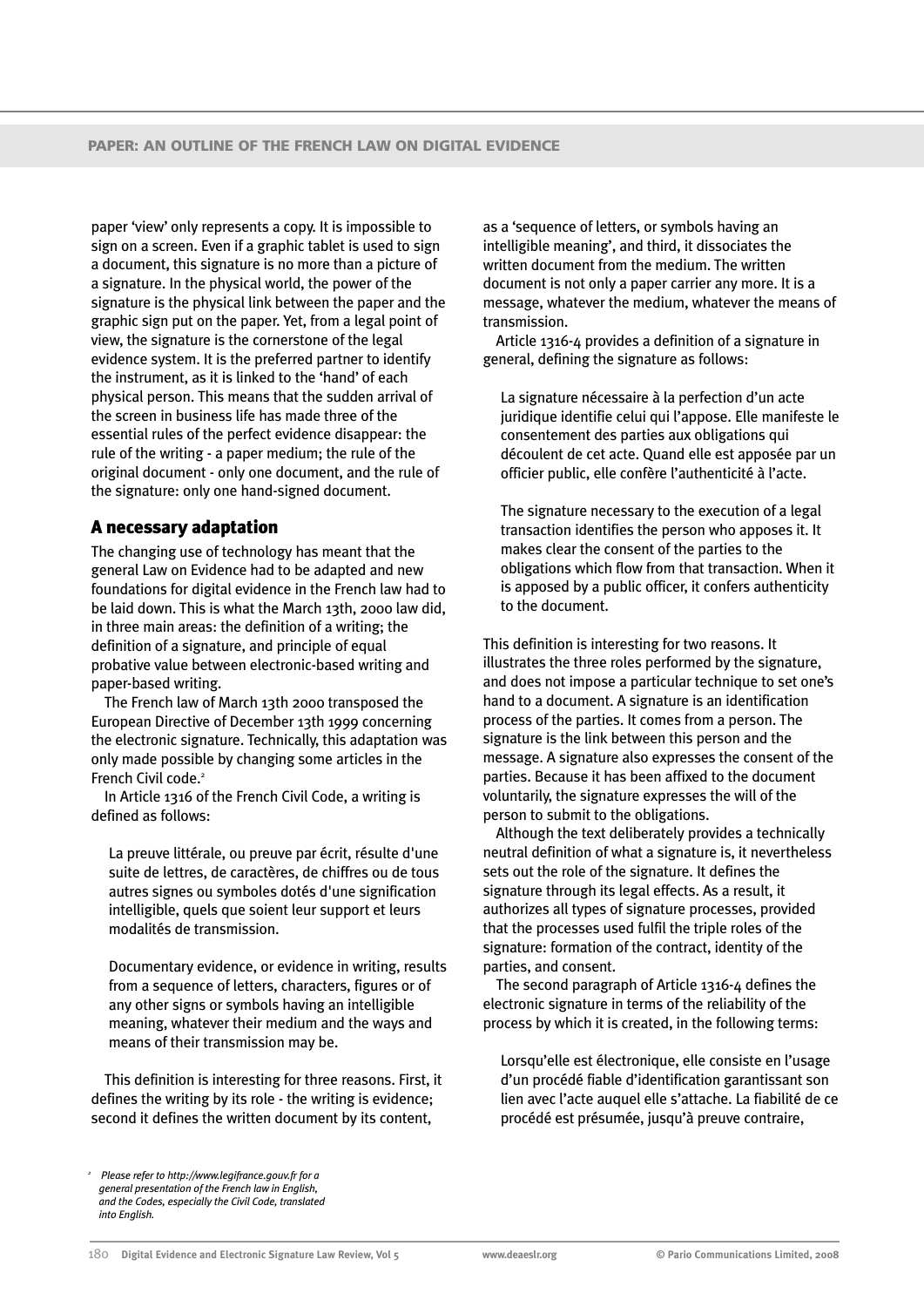lorsque la signature électronique est créée, l'identité du signataire assurée et l'intégrité de l'acte garantie, dans des conditions fixées par décret en Conseil d'Etat.

Where it is electronic, it consists in a reliable process of identifying which safeguards its link with the instrument to which it relates. The reliability of that process shall be presumed, until proof to the contrary, where an electronic signature is created, the identity of the signatory secured and the integrity of the instrument safeguarded, subject to the conditions laid down by decree in Conseil d'État.

For the electronic signature, this part of the text is an exception in the technology neutrality rule. The electronic signature is defined as a 'reliable process of identifying'. The process guarantees the 'link' with 'the instrument'. This link constitutes the basic mechanism of digital evidence. It is a question of connecting a message file to an identity file. This link must also be inseparable. Those two files linked together constitute the legal 'transaction' in the true sense of the term. This is what now constitutes the *la preuve parfaite électronique* (perfect electronic evidence).

### **Equal probative value between media**

The March 13th 2000 law does not give a stronger legal value to the paper-based document. On the contrary, it lays down the principle of equal probative evidence between an electronic-based writing and a paper-based writing. However, the law imposes two conditions for the electronic-based writing for it to have the same value as a paper-based writing: evidence of the writer's identity and evidence of the integrity of the message.

A writing in electronic form is admissible as evidence in the same manner as a paper-based writing, provided that the person from whom it proceeds can be duly identified and that it has been established and stored in conditions calculated to secure its integrity. In practice, evidence of identity is often easy to ascertain, thanks to the context of the message. However, the main difficulty regarding digital evidence is to demonstrate the reliability of preservation of the message over time.

This legal requirement is used only in case of a dispute. If the identity of the writer of the message is not in dispute, it is not necessary to prove it in order to use the digital document. If the message integrity is not in dispute, it is not necessary to prove it in order to use the digital document.

The solution found by the French Court of Cassation helps to understand what might happen in the event of a dispute. In a decision of December 2nd 1997, the French Court of Cassation had to adjudicate on the legal value of a facsimile transmission. The case concerned the assignment of a debt, which had been notified by a facsimile transmission, and the notification process was disputed, because the law required notification in writing. The court considered that a photocopy or a facsimile transmission did not provide written evidence, but only prima facie written evidence. The French Court of Cassation changed its jurisprudence with this decision. It validated notification by facsimile transmission in the following way:

L'écrit peut être établi et conservé sur tout support, y compris par télécopies, dès lors que son intégrité et l'imputabilité de son contenu à l'auteur désigné ont été vérifiées, ou ne sont pas contestées.<sup>3</sup>

A document can be written and kept on any medium, including facsimile, as long as its integrity and the attributability of its content to the writer designated have been checked or are not disputed.

The rules arising from this decision are simple and strong. Whatever the medium, a writing is a writing. This means that photocopies, facsimile transmissions and email print outs are considered to be writings. If the integrity of the writing or the attribution of the source is disputed, the document must be authenticated. This, in practical terms, means that a judge will ask for a report from a suitably qualified expert. If the report shows that the message has not been forged, it will be accepted as valid evidence. So, just for once, the French do it in the same way as the British …. The approach is now very pragmatic: providing the document is not disputed, it is valid; providing a digital evidence specialist establishes the document is not forged, the writing is considered as valid.

Arguably, the best legal guarantees do not come from legal texts, but from use. With e-mail, for instance, 'answering' a message may, in itself, be sufficient evidence of the writer's identity and of the integrity of the message. This suggestion, based on commonsense, explains the current French jurisprudence

*<sup>3</sup> Cour de cassation, Chambre commerciale, 2 Décembre 1997, Rejet, N° 95-14.251 Société Descamps, Banque Scalbert Dupont, M. Bézard,* *Président, M. Leclercq, Rapporteur, M. Raynaud, Avocat général, la SCP Monod, M. Spinosi, Avocat, http://www.legifrance.gouv.fr/affichJuriJudi.do?oldA* *ction=rechJuriJudi&idTexte=JURITEXT0000070396 68&fastReqId=954216388&fastPos=1.*